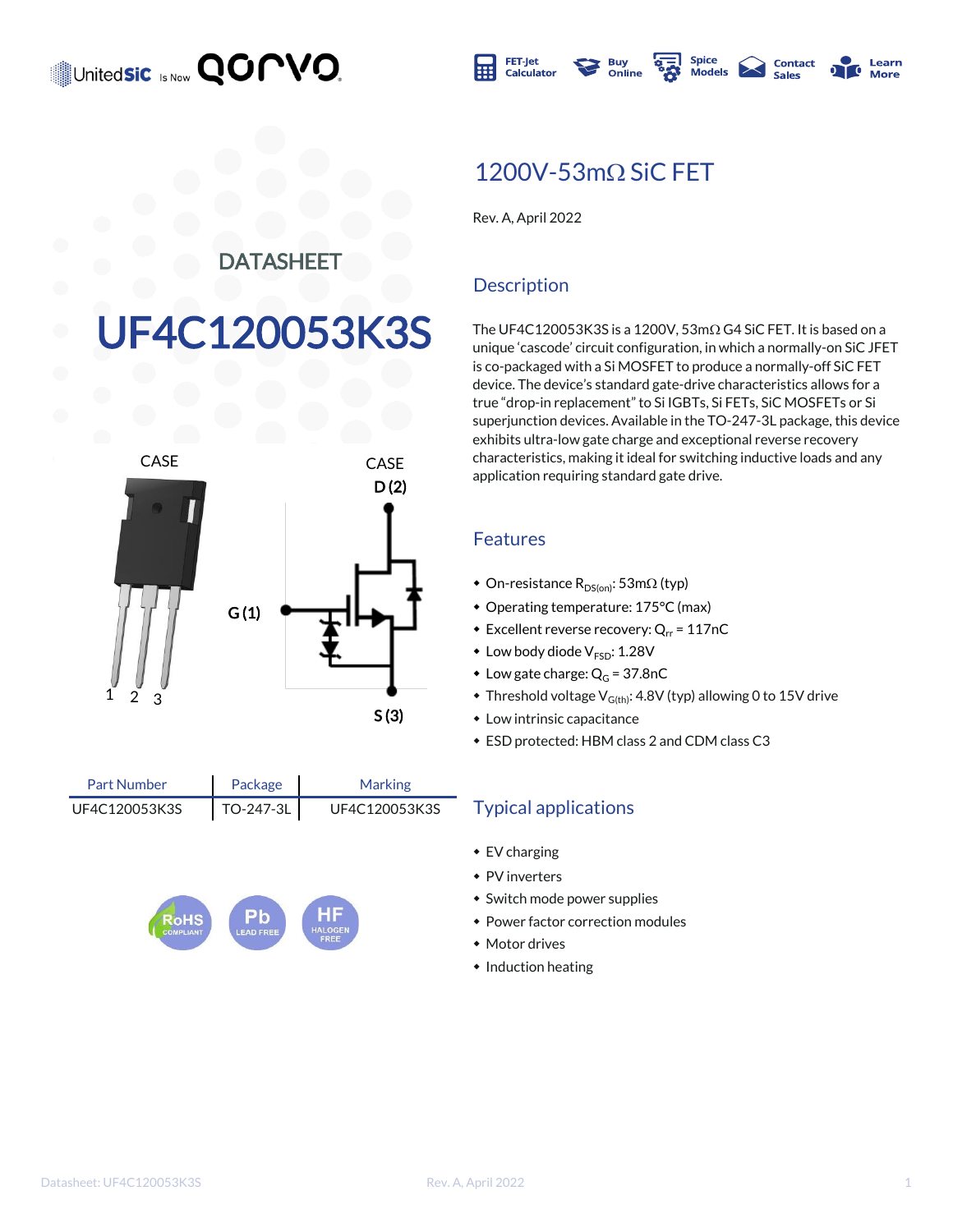



#### Maximum Ratings

| Parameter                                                            | Symbol                                  | <b>Test Conditions</b> | Value          | <b>Units</b> |
|----------------------------------------------------------------------|-----------------------------------------|------------------------|----------------|--------------|
| Drain-source voltage                                                 | $V_{DS}$                                |                        | 1200           | V            |
|                                                                      |                                         | DC.                    | $-20$ to $+20$ | V            |
| Gate-source voltage                                                  | $V_{GS}$                                | AC (f > 1Hz)           | $-25$ to $+25$ | $\vee$       |
| Continuous drain current <sup>1</sup>                                |                                         | $T_c = 25$ °C          | 34             | A            |
|                                                                      | $I_{\text{D}}$                          | $T_c = 100^{\circ}C$   | 25             | A            |
| Pulsed drain current <sup>2</sup>                                    | I <sub>DM</sub>                         | $T_c = 25$ °C          | 100            | A            |
| Single pulsed avalanche energy <sup>3</sup>                          | $E_{AS}$                                | L=15mH, $I_{AS}$ =2.7A | 54.6           | mJ           |
| SiC FET dv/dt ruggedness                                             | dv/dt                                   | $V_{DS} \leq 800V$     | 150            | V/ns         |
| Power dissipation                                                    | $P_{\text{tot}}$                        | $T_c = 25$ °C          | 263            | W            |
| Maximum junction temperature                                         | ${\mathsf T}_{\mathsf J, \mathsf{max}}$ |                        | 175            | $^{\circ}$ C |
| Operating and storage temperature                                    | $T_{J}$ , $T_{STG}$                     |                        | $-55$ to 175   | °C           |
| Max. lead temperature for soldering,<br>1/8" from case for 5 seconds | $T_{L}$                                 |                        | 250            | $^{\circ}$ C |

1. Limited by  $T_{J,max}$ 

2. Pulse width  $\mathsf{t}_\mathsf{p}$  limited by  $\mathsf{T}_{\mathsf{J},\mathsf{max}}$ 

3. Starting  $T_J$  = 25°C

#### Thermal Characteristics

| Parameter                            | Symbol                         | <b>Test Conditions</b> | Value |             |      | <b>Units</b> |
|--------------------------------------|--------------------------------|------------------------|-------|-------------|------|--------------|
|                                      |                                |                        | Min   | $\tau_{VD}$ | Max  |              |
| Thermal resistance, junction-to-case | $\mathsf{R}_{\theta\text{JC}}$ |                        |       | 0.44        | 0.57 | °C/W         |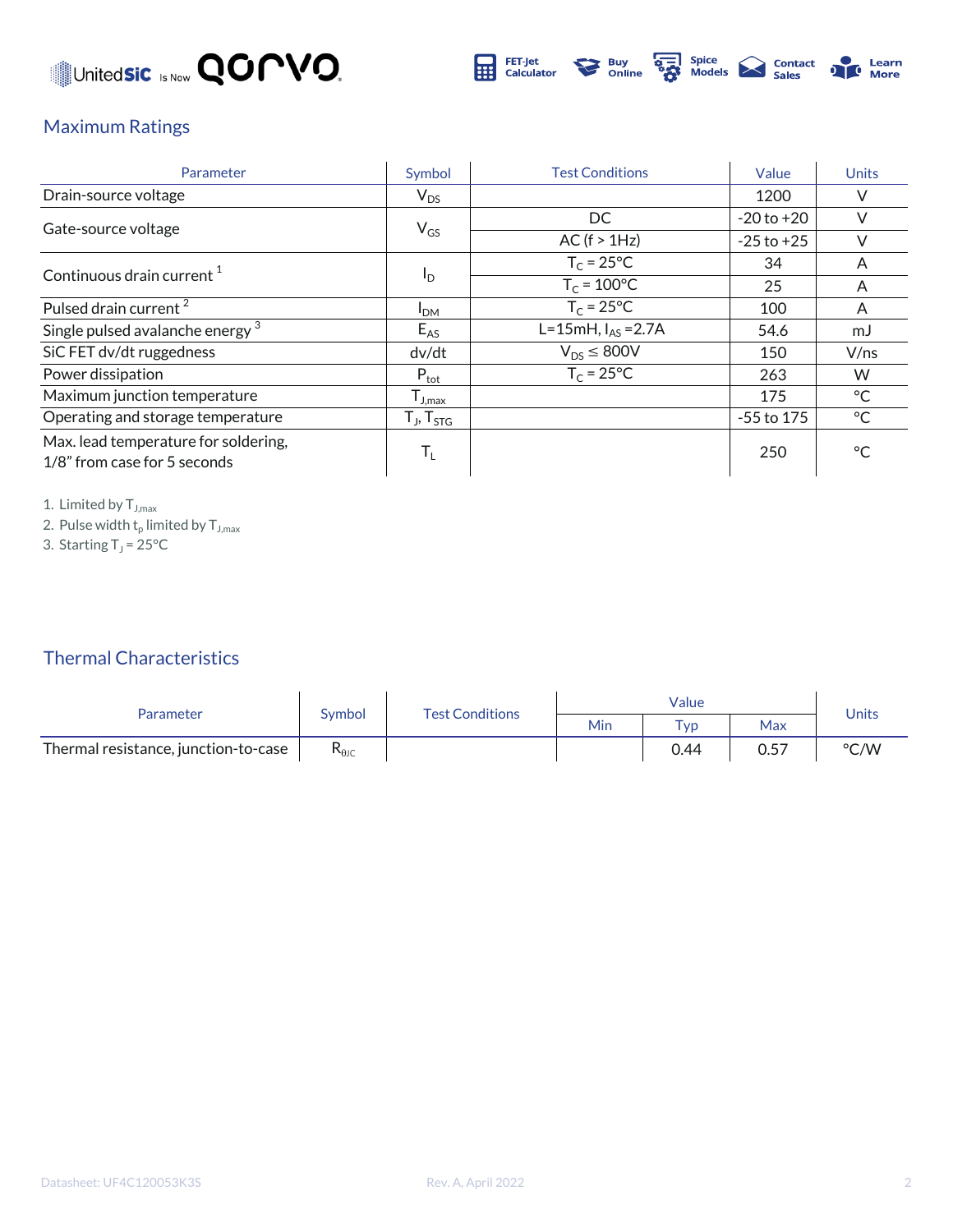

**DEL** Spice<br>
Models **Delander**<br>
Sales Learn<br>More

#### Electrical Characteristics ( $T_J$  = +25°C unless otherwise specified)

#### Typical Performance - Static

| Parameter                      | Symbol       | <b>Test Conditions</b>                                          |            |     |            |              |
|--------------------------------|--------------|-----------------------------------------------------------------|------------|-----|------------|--------------|
|                                |              |                                                                 | <b>Min</b> | Typ | <b>Max</b> | <b>Units</b> |
| Drain-source breakdown voltage | $BV_{DS}$    | $V_{GS}$ =0V, $I_D$ =1mA                                        | 1200       |     |            | $\vee$       |
| Total drain leakage current    | $I_{DSS}$    | $V_{DS} = 1200V$ ,<br>$V_{GS}$ =0V, T <sub>J</sub> =25°C        |            | 0.2 | 50         | μA           |
|                                |              | $V_{DS} = 1200V,$<br>$V_{GS} = 0V$ , T <sub>J</sub> =175°C      |            | 15  |            |              |
| Total gate leakage current     | $I_{GSS}$    | $V_{DS} = 0V$ , T <sub>1</sub> =25°C,<br>$V_{GS} = -20V / +20V$ |            | 6   | 20         | μA           |
| Drain-source on-resistance     | $R_{DS(on)}$ | $V_{GS} = 12V$ , $I_{D} = 20A$ ,<br>$T_1 = 25^{\circ}C$         |            | 53  | 67         |              |
|                                |              | $V_{GS} = 12V$ , $I_D = 20A$ ,<br>$T_i = 125$ °C                |            | 112 |            | $m\Omega$    |
|                                |              | $V_{GS} = 12V$ , $I_D = 20A$ ,<br>$T_j = 175$ °C                |            | 159 |            |              |
| Gate threshold voltage         | $V_{G(th)}$  | $V_{DS} = 5V$ , $I_D = 10mA$                                    | 4          | 4.8 | 6          | $\vee$       |
| Gate resistance                | $R_G$        | f=1MHz, open drain                                              |            | 4.5 |            | $\Omega$     |

#### Typical Performance - Reverse Diode

| Parameter                                     | Symbol                    | <b>Test Conditions</b>                                                           | Value      |      |            | <b>Units</b> |
|-----------------------------------------------|---------------------------|----------------------------------------------------------------------------------|------------|------|------------|--------------|
|                                               |                           |                                                                                  | <b>Min</b> | Typ  | <b>Max</b> |              |
| Diode continuous forward current <sup>1</sup> | $\mathsf{I}_{\mathsf{S}}$ | $T_c = 25^{\circ}C$                                                              |            |      | 34         | A            |
| Diode pulse current <sup>2</sup>              | I <sub>S,pulse</sub>      | $T_c = 25^{\circ}C$                                                              |            |      | 100        | A            |
| Forward voltage                               | V <sub>FSD</sub>          | $V_{GS} = 0V$ , $I_F = 10A$ ,<br>$T_i = 25^{\circ}C$                             |            | 1.28 | 1.65       | $\vee$       |
|                                               |                           | $V_{GS}$ =0V, $I_F$ =10A,<br>$T_i = 175^{\circ}C$                                |            | 1.96 |            |              |
| Reverse recovery charge                       | $Q_{rr}$                  | $V_R = 800V$ , $I_S = 25A$ ,<br>$V_{GS}$ =0V, R <sub>G</sub> =20 $\Omega$        |            | 117  |            | nC           |
| Reverse recovery time                         | $t_{rr}$                  | $di/dt = 1300A/\mu s$ ,<br>$T_i = 25^{\circ}C$                                   |            | 27   |            | ns           |
| Reverse recovery charge                       | $Q_{rr}$                  | $V_R = 800V$ , I <sub>s</sub> =25A,<br>$V_{GS}$ =0V, R <sub>G</sub> =20 $\Omega$ |            | 155  |            | nC           |
| Reverse recovery time                         | $t_{rr}$                  | $di/dt = 1300A/\mu s$ ,<br>$T_i = 150^{\circ}C$                                  |            | 29   |            | ns           |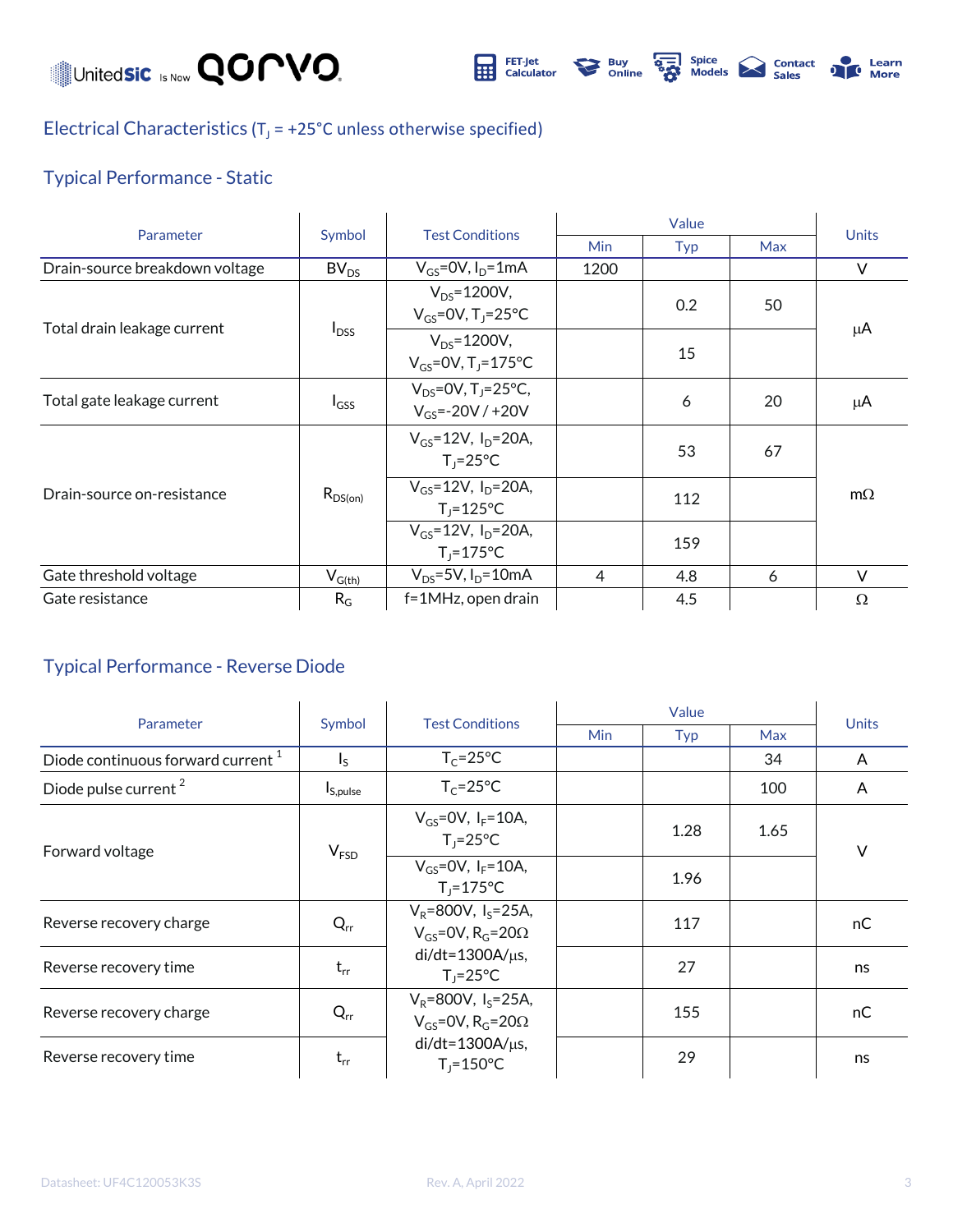



#### Typical Performance - Dynamic

| Parameter                                       | Symbol                     | <b>Test Conditions</b>                                                                                                                                                    | Value |      |            |              |
|-------------------------------------------------|----------------------------|---------------------------------------------------------------------------------------------------------------------------------------------------------------------------|-------|------|------------|--------------|
|                                                 |                            |                                                                                                                                                                           | Min   | Typ  | <b>Max</b> | <b>Units</b> |
| Input capacitance                               | $C_{iss}$                  | $V_{DS}$ =800V, $V_{GS}$ =0V<br>$f = 100k$ Hz                                                                                                                             |       | 1370 |            |              |
| Output capacitance                              | $C_{\text{o}}$             |                                                                                                                                                                           |       | 43.5 |            | pF           |
| Reverse transfer capacitance                    | $C_{\mathsf{rss}}$         |                                                                                                                                                                           |       | 2.2  |            |              |
| Effective output capacitance, energy<br>related | $C_{\text{oss(er)}}$       | $V_{DS}$ =0V to 800V,<br>$V_{GS} = 0V$                                                                                                                                    |       | 54   |            | pF           |
| Effective output capacitance, time<br>related   | $C_{\text{oss(tr)}}$       | $V_{DS} = 0V$ to 800V,<br>$V_{GS} = 0V$                                                                                                                                   |       | 100  |            | pF           |
| $Coss$ stored energy                            | $E_{\text{oss}}$           | $V_{DS}$ =800V, $V_{GS}$ =0V                                                                                                                                              |       | 17.3 |            | $\mu$ J      |
| Total gate charge                               | $Q_G$                      | $V_{DS} = 800V, I_D = 25A,$                                                                                                                                               |       | 37.8 |            | nC           |
| Gate-drain charge                               | $Q_{GD}$                   | $V_{GS}$ = 0V to 15V                                                                                                                                                      |       | 9.5  |            |              |
| Gate-source charge                              | $\mathsf{Q}_{\mathsf{GS}}$ |                                                                                                                                                                           |       | 10   |            |              |
| Turn-on delay time                              | $t_{d(on)}$                |                                                                                                                                                                           |       | 36   |            | ns           |
| Rise time                                       | $t_{r}$                    | Note 4,<br>$V_{DS}$ =800V, I <sub>D</sub> =25A, Gate<br>Driver = 0V to +15V,                                                                                              |       | 12   |            |              |
| Turn-off delay time                             | $t_{d(\rm off)}$           |                                                                                                                                                                           |       | 80   |            |              |
| <b>Fall time</b>                                | $t_f$                      | $R_{G ON} = 1\Omega$ , $R_{G OFF} = 20\Omega$<br>Inductive Load,                                                                                                          |       | 17   |            |              |
| Turn-on energy                                  | $E_{ON}$                   | FWD: same device with                                                                                                                                                     |       | 580  |            | μJ           |
| Turn-off energy                                 | $E_{OFF}$                  | $V_{GS}$ = 0V, R <sub>G</sub> = 20 $\Omega$ ,                                                                                                                             |       | 175  |            |              |
| Total switching energy                          | $E_{\text{TOTAL}}$         | $T_1 = 25^{\circ}C$                                                                                                                                                       |       | 755  |            |              |
| Turn-on delay time                              | $t_{d(on)}$                |                                                                                                                                                                           |       | 37   |            |              |
| <b>Rise time</b>                                | $t_r$                      | Note 4.<br>$V_{DS}$ =800V, I <sub>D</sub> =25A, Gate<br>Driver = 0V to +15V,<br>$R_{G ON} = 1\Omega$ , $R_{G OFF} = 20\Omega$<br>Inductive Load,<br>FWD: same device with |       | 13   |            | ns           |
| Turn-off delay time                             | $t_{d(\rm off)}$           |                                                                                                                                                                           |       | 85   |            |              |
| Fall time                                       | $t_f$                      |                                                                                                                                                                           |       | 18   |            |              |
| Turn-on energy                                  | $E_{ON}$                   |                                                                                                                                                                           |       | 631  |            |              |
| Turn-off energy                                 | $E_{OFF}$                  | $V_{GS}$ = 0V, R <sub>G</sub> = 20 $\Omega$ ,                                                                                                                             |       | 205  |            | $\mu$ J      |
| Total switching energy                          | $E_{\text{TOTAL}}$         | $T_i = 150^{\circ}C$                                                                                                                                                      |       | 836  |            |              |

4. Measured with the switching test circuit in Figure 23.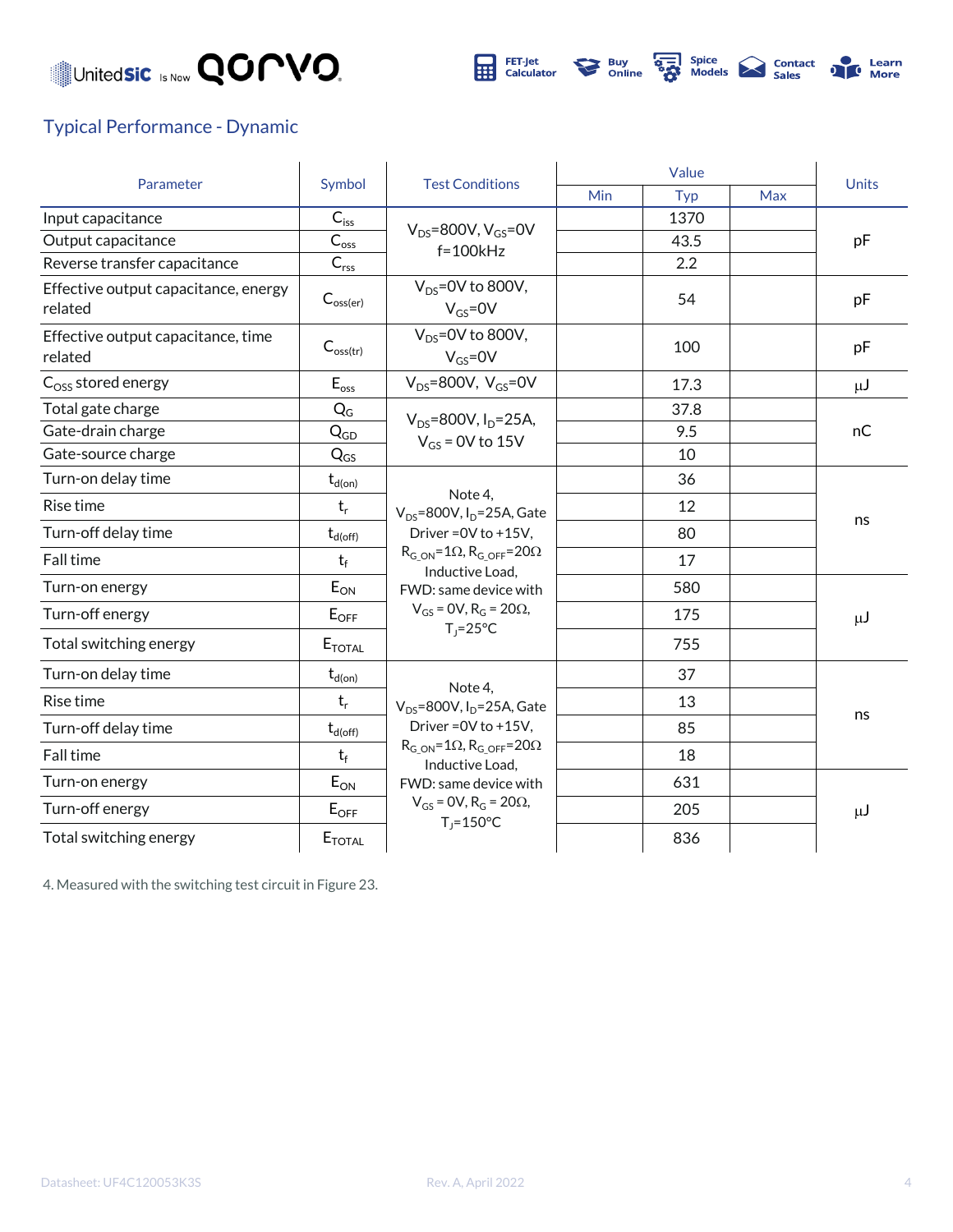



#### Typical Performance - Dynamic (continued)

| Parameter                                    | Symbol                   | <b>Test Conditions</b>                                                                                                                                                                                                  | Value |                |     |              |
|----------------------------------------------|--------------------------|-------------------------------------------------------------------------------------------------------------------------------------------------------------------------------------------------------------------------|-------|----------------|-----|--------------|
|                                              |                          |                                                                                                                                                                                                                         | Min   | Typ            | Max | <b>Units</b> |
| Turn-on delay time                           | $\mathsf{t}_{\sf d(on)}$ |                                                                                                                                                                                                                         |       | 39             |     |              |
| Rise time                                    | $t_{r}$                  | Note 5 and 6,                                                                                                                                                                                                           |       | 14             |     | ns           |
| Turn-off delay time                          | $t_{d(\text{off})}$      | $V_{DS}$ =800V, I <sub>D</sub> =25A, Gate                                                                                                                                                                               |       | 35             |     |              |
| Fall time                                    | $t_f$                    | Driver = $0V$ to $+15V$ .<br>$R_G = 1\Omega$ , inductive Load,                                                                                                                                                          |       | 14             |     |              |
| Turn-on energy including $R_S$ energy        | $E_{ON}$                 | FWD: same device with                                                                                                                                                                                                   |       | 644            |     | $\mu$ J      |
| Turn-off energy including $R_s$ energy       | $E_{\text{OFF}}$         | $V_{GS}$ = 0V and R <sub>G</sub> = 1 $\Omega$ , RC<br>snubber: $R_{S1} = 5\Omega$ and                                                                                                                                   |       | 84             |     |              |
| Total switching energy                       | $E_{\text{TOTAL}}$       | $C_{S1} = 95pF,$<br>$T_1 = 25^{\circ}C$                                                                                                                                                                                 |       | 728            |     |              |
| Snubber R <sub>s</sub> energy during turn-on | $E_{RS\_ON}$             |                                                                                                                                                                                                                         |       | 1.2            |     |              |
| Snubber $R_s$ energy during turn-off         | $E_{RS\_OFF}$            |                                                                                                                                                                                                                         |       | 2.1            |     |              |
| Turn-on delay time                           | $t_{d(on)}$              |                                                                                                                                                                                                                         |       | 40             |     |              |
| Rise time                                    | $t_{r}$                  | Note 5 and 6.                                                                                                                                                                                                           |       | 16             |     |              |
| Turn-off delay time                          | $t_{d(off)}$             | $V_{DS}$ =800V, I <sub>D</sub> =25A, Gate                                                                                                                                                                               |       | 38             |     | ns           |
| Fall time                                    | $t_f$                    | Driver = 0V to +15V,<br>$R_G = 1\Omega$ , inductive Load,<br>FWD: same device with<br>$V_{GS}$ = 0V and R <sub>G</sub> = 1 $\Omega$ , RC<br>snubber: $R_{S1} = 5\Omega$ and<br>$C_{S1} = 95pF,$<br>$T_i = 150^{\circ}C$ |       | 15             |     |              |
| Turn-on energy including $R_s$ energy        | $E_{ON}$                 |                                                                                                                                                                                                                         |       | 695            |     |              |
| Turn-off energy including $R_s$ energy       | $E_{\text{OFF}}$         |                                                                                                                                                                                                                         |       | 99             |     | μJ           |
| Total switching energy                       | $E_{\text{TOTAL}}$       |                                                                                                                                                                                                                         |       | 794            |     |              |
| Snubber $R_s$ energy during turn-on          | $E_{RS\_ON}$             |                                                                                                                                                                                                                         |       | 1.1            |     |              |
| Snubber RS energy during turn-off            | $E_{RS\_OFF}$            |                                                                                                                                                                                                                         |       | $\overline{2}$ |     |              |

5. Measured with the switching test circuit in Figure 24.

6. In this datasheet, all the switching energies (turn-on energy, turn-off energy and total energy) presented in the tables and Figures include the device RC snubber energy losses.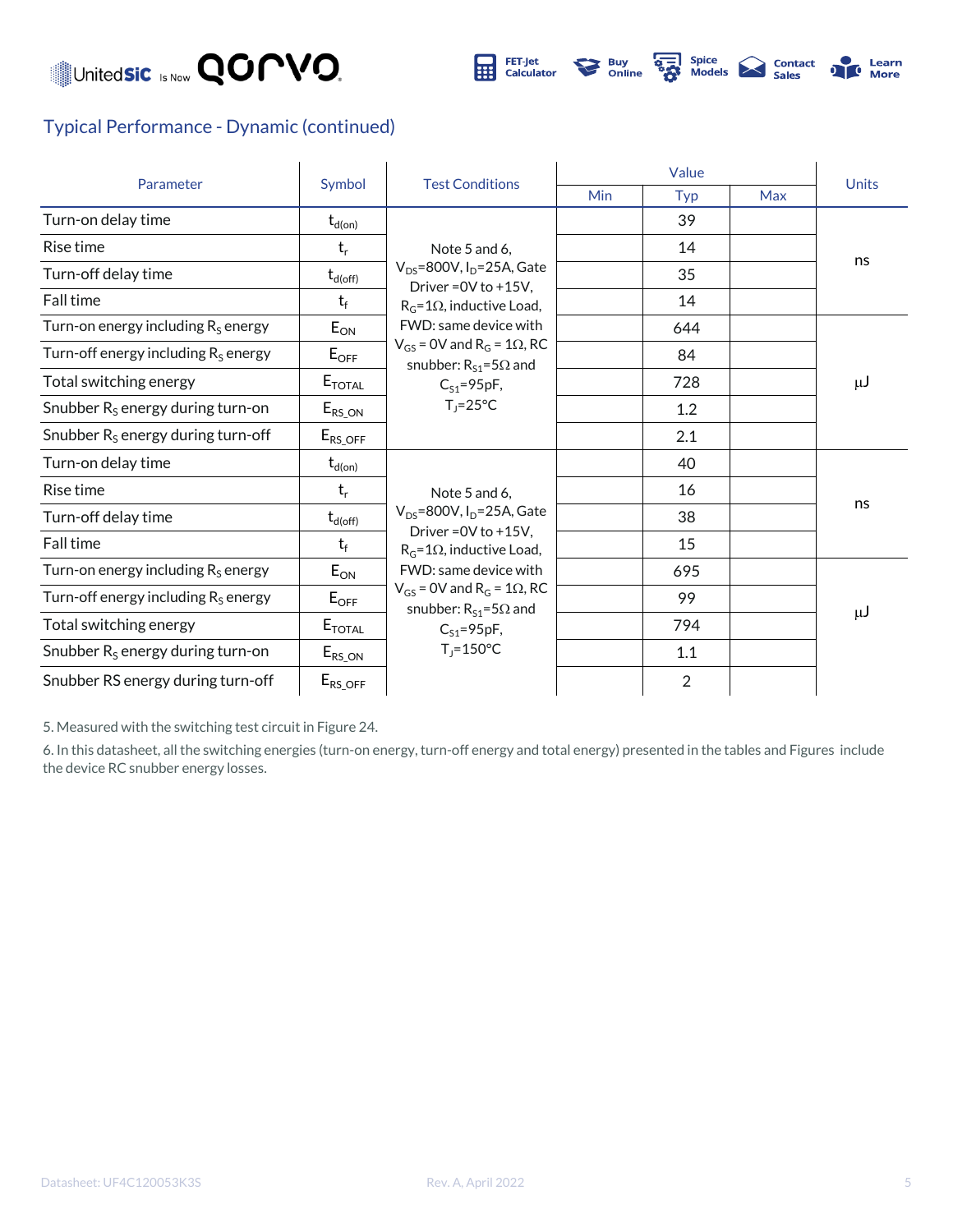

Typical Performance Diagrams



Figure 1. Typical output characteristics at  $T_J$  = - 55°C,  $tp < 250 \mu s$ 



**Contact**<br>Sales

Learn

Figure 2. Typical output characteristics at  $T_J$  = 25°C, tp  $< 250 \mu s$ 



Figure 3. Typical output characteristics at  $T_J$  = 175°C,  $tp < 250 \mu s$ 



Figure 4. Normalized on-resistance vs. temperature at  $V_{GS}$  = 12V and  $I_D$  = 25A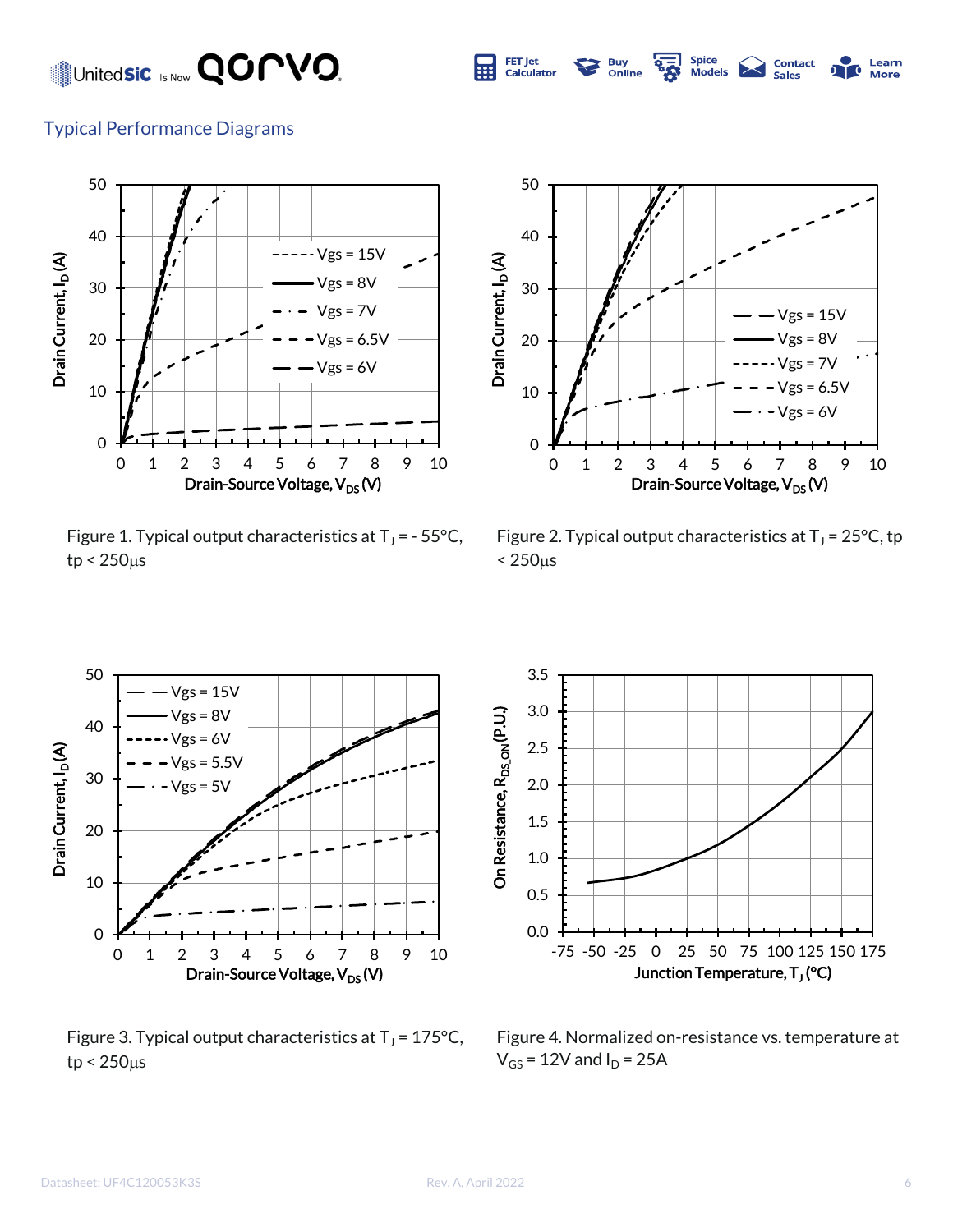

Figure 5. Typical drain-source on-resistances at  $V_{GS}$  = 12V



्<br>छैं

**Buy<br>Online** 

FET-Jet

Calculator

屈

Spice<br>Models

**Contact**<br>Sales

Learn

**More** 

 $\overline{\mathbf{c}}$ 

Figure 6. Typical transfer characteristics at  $V_{DS}$  = 5V



Figure 7. Threshold voltage vs. junction temperature at  $V_{DS}$  = 5V and  $I_D$  = 10mA



Figure 8. Typical gate charge at  $V_{DS}$  = 800V and  $I_D$  = 25A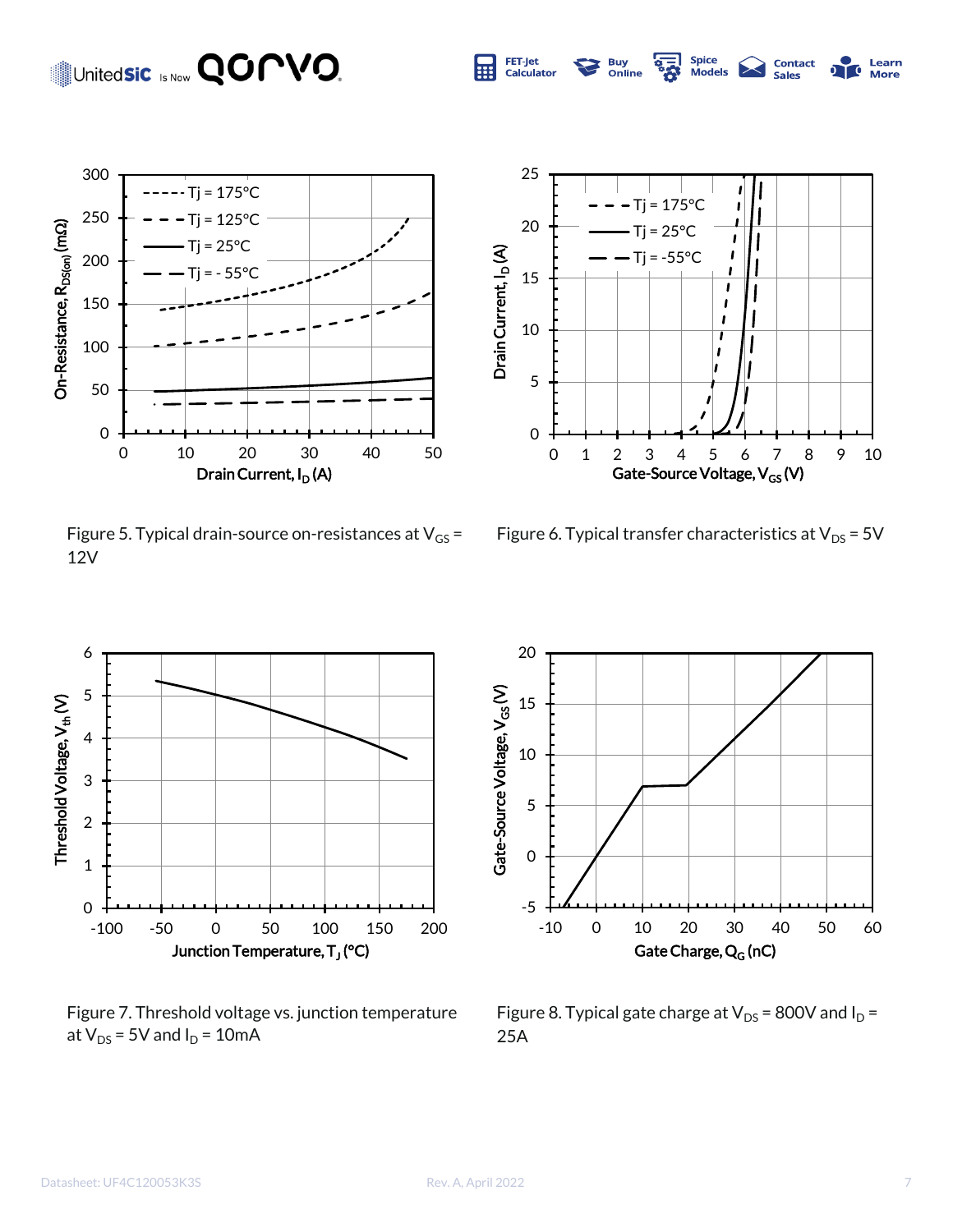





ून<br>ठ

**Buy**<br>Online

Spice<br>Models

**Contact**<br>Sales

Learn

70 **More** 

FET-Jet<br>Calculator

旺

Figure 10. 3rd quadrant characteristics at  $T_J$  = 25°C



Figure 11. 3rd quadrant characteristics at  $T_J$  = 175°C



Figure 12. Typical stored energy in  $C_{\text{OSS}}$  at  $V_{\text{GS}}$  = 0V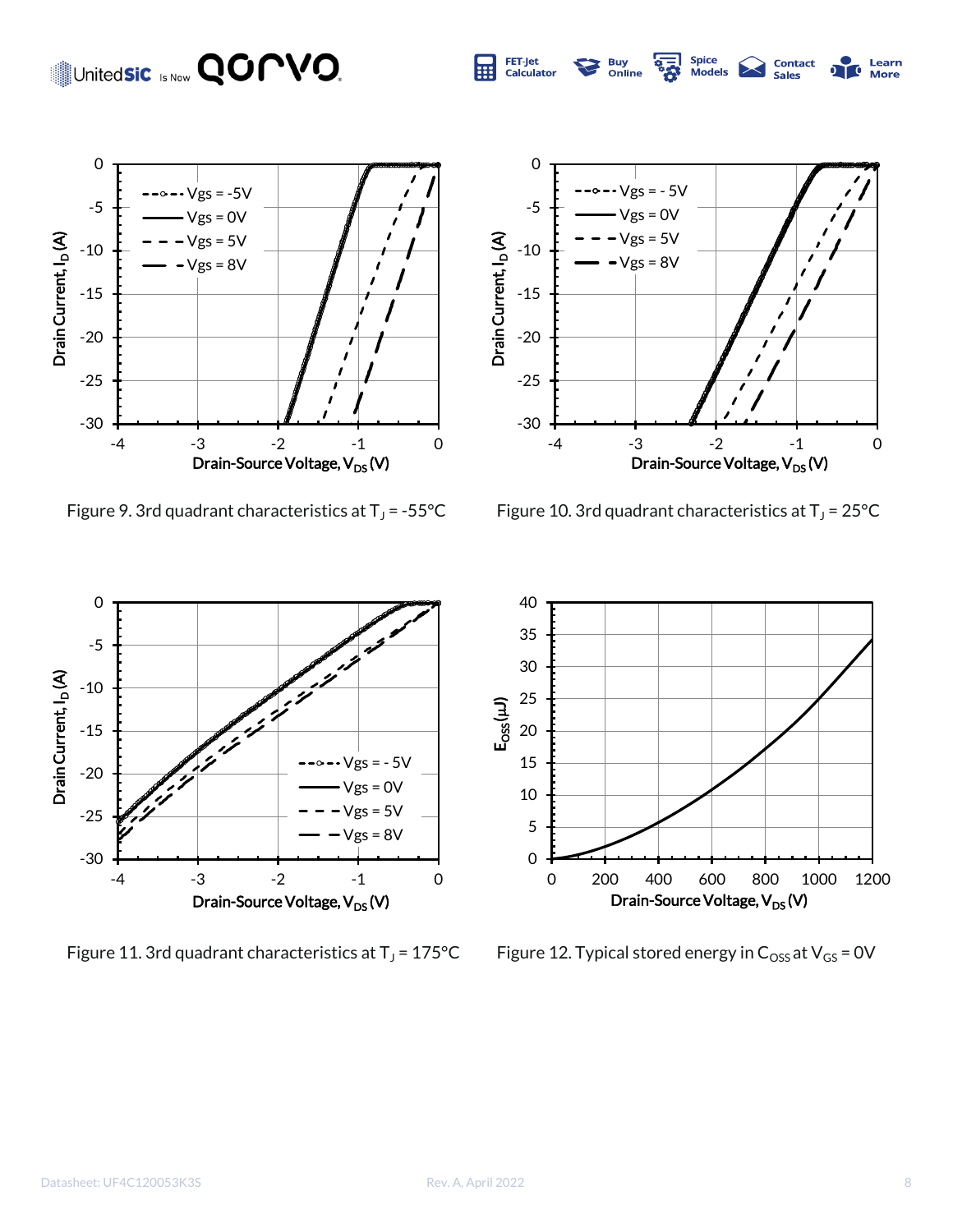

Figure 13. Typical capacitances at  $f = 100$ kHz and  $V_{GS}$  $= 0V$ 





**S2** 

**Buy<br>Online** 

FET-Jet

**Calculator** 

Spice<br>Models

**Contact**<br>Sales

Learn

**More** 

Figure 14. DC drain current derating



Figure 15. Total power dissipation Figure 16. Maximum transient thermal impedance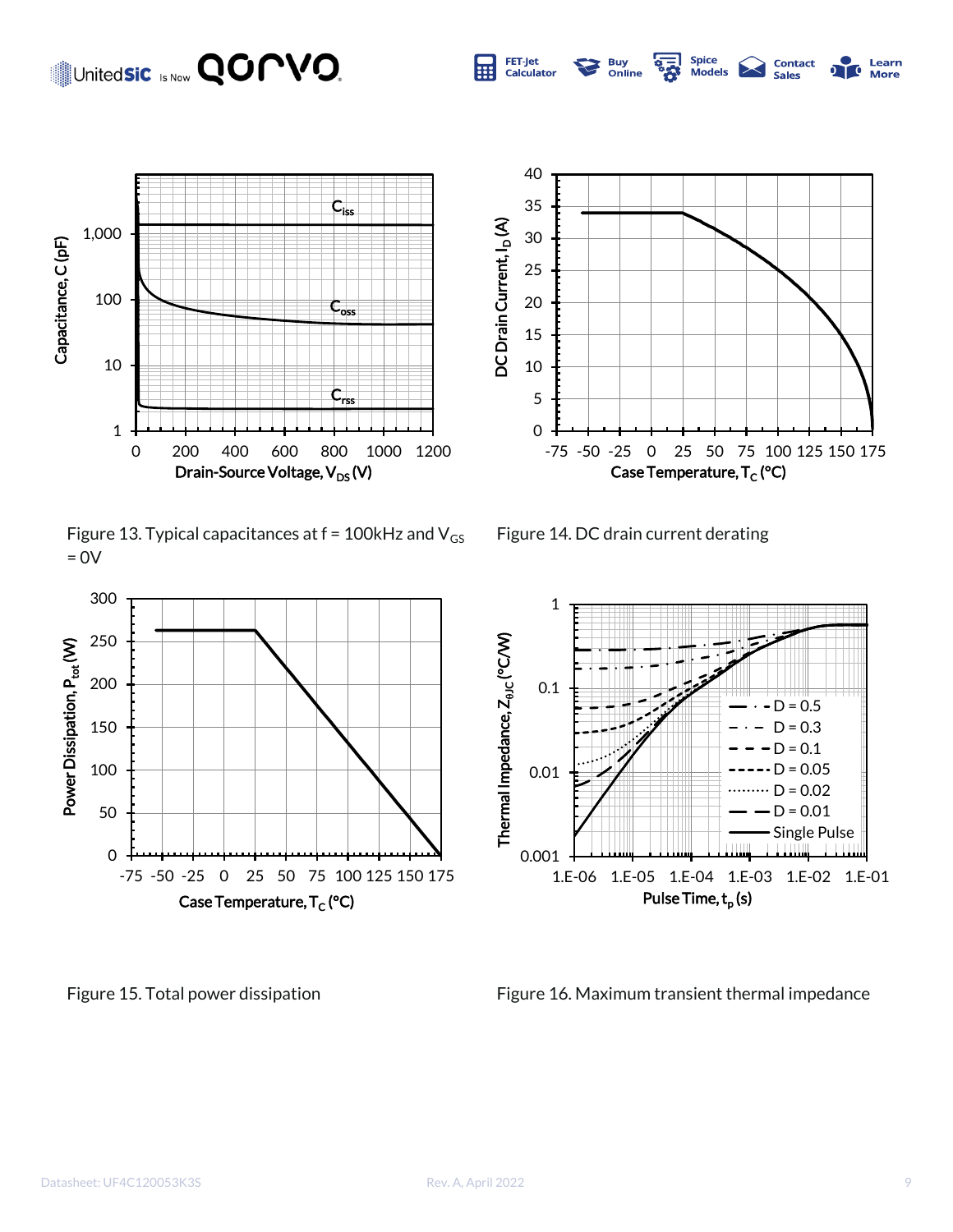

Figure 17. Safe operation area at  $T_c = 25^{\circ}C$ , D = 0, Parameter  $t_{p}$ 



**零** 

**Buy**<br>Online

**Spice** 

**Models** 

**Contact** 

Sales

Learn  $\mathbf{C}$ 

**More** 

FET-Jet

**Calculator** 

Figure 18. Reverse recovery charge Qrr vs. junction temperature



Figure 19. Clamped inductive switching energy vs. junction temperature at  $V_{DS}$  =800V and  $I_D$  = 25A



Figure 20. Clamped inductive switching energy vs. drain current at  $\mathsf{V}_\mathsf{DS}$  = 800V and T $_\mathsf{J}$  = 25°C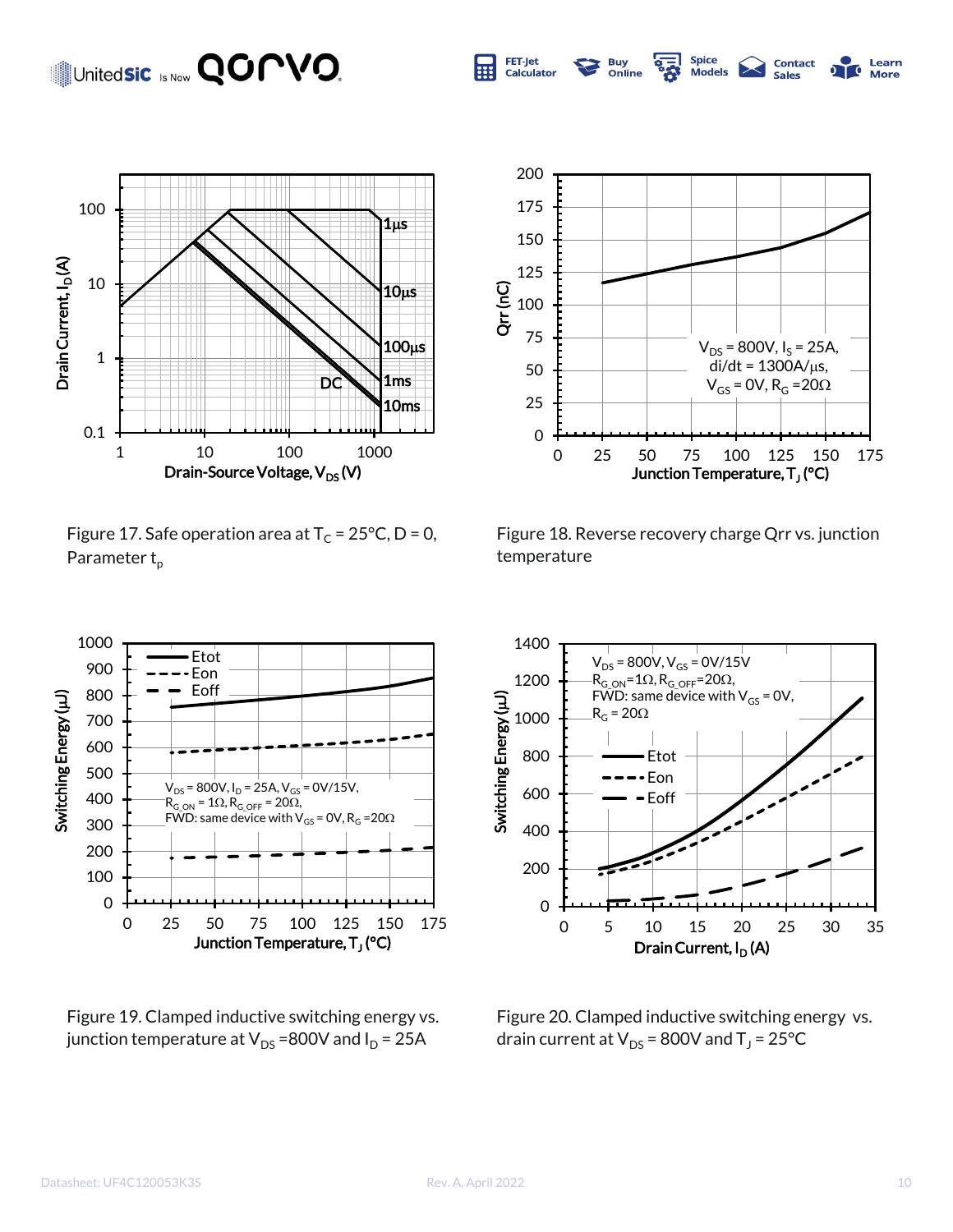

Figure 21. Clamped inductive switching turn-on energy vs. R<sub>G,EXT</sub> ON



**Spice** 

**Models** 

**Contact**<br>Sales

Learn 70

**More** 

'အို

**Buy<br>Online** 

FET-Jet

Calculator

Figure 22. Clamped inductive switching turn-off energy vs. R<sub>G,EXT</sub> OFF



Figure 23. Schematic of the half-bridge mode switching test circuit. Note, a bus RC snubber ( $R_S$  = 2.5 $\Omega$ , C<sub>S</sub>=100nF) is used to reduce the power loop high frequency oscillations.



Figure 24. Schematic of the half-bridge mode switching test circuit with device RC snubbers ( $R_{s1}$ ) =5 $\Omega$ , C<sub>s1</sub> = 95pF) and a bus RC snubber (R<sub>S</sub> = 2.5 $\Omega$ ,  $C_S$ =100nF).